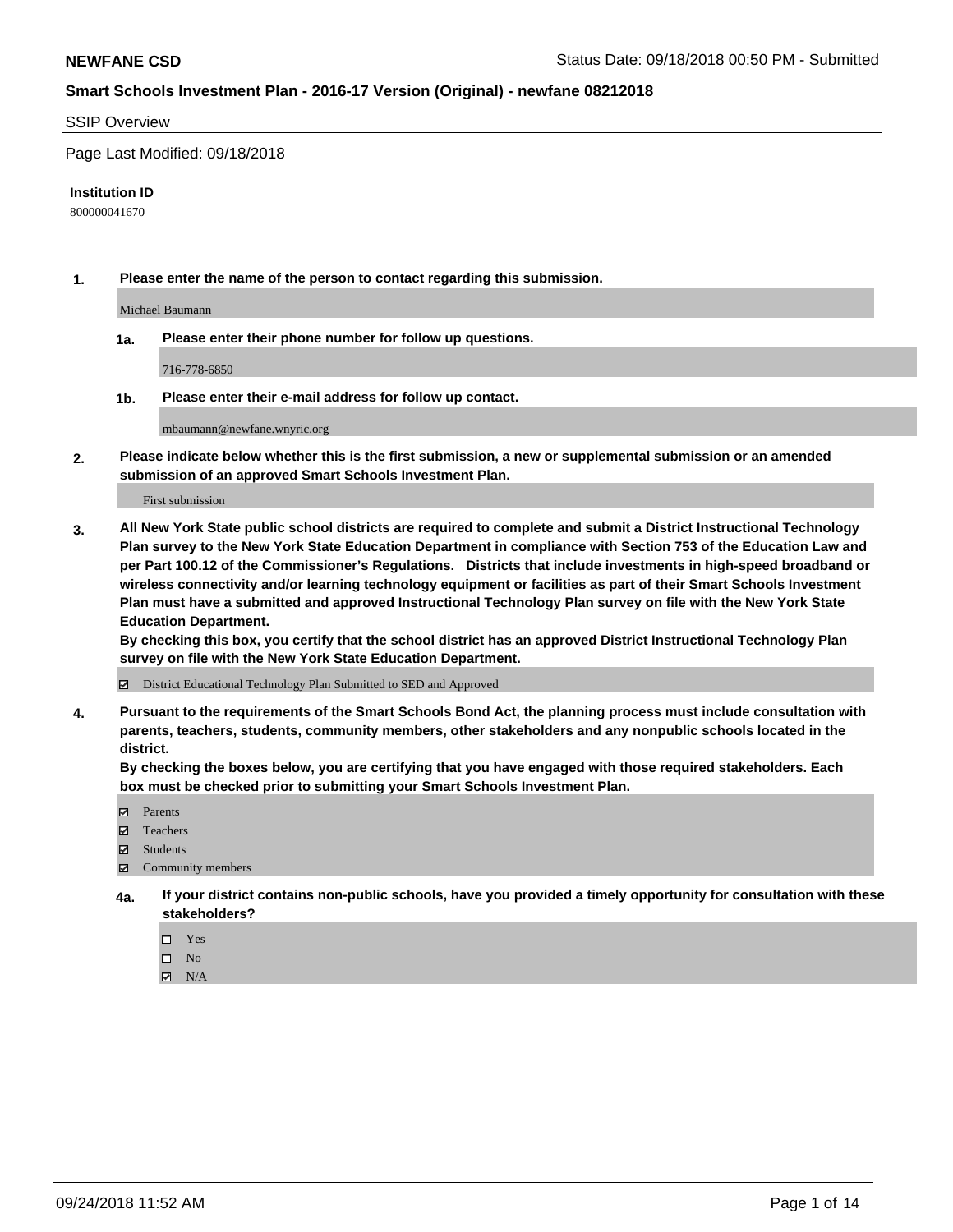#### SSIP Overview

Page Last Modified: 09/18/2018

## **5. Certify that the following required steps have taken place by checking the boxes below: Each box must be checked prior to submitting your Smart Schools Investment Plan.**

- The district developed and the school board approved a preliminary Smart Schools Investment Plan.
- $\boxtimes$  The preliminary plan was posted on the district website for at least 30 days. The district included an address to which any written comments on the plan should be sent.
- $\boxtimes$  The school board conducted a hearing that enabled stakeholders to respond to the preliminary plan. This hearing may have occured as part of a normal Board meeting, but adequate notice of the event must have been provided through local media and the district website for at least two weeks prior to the meeting.
- The district prepared a final plan for school board approval and such plan has been approved by the school board.
- $\boxtimes$  The final proposed plan that has been submitted has been posted on the district's website.
- **5a. Please upload the proposed Smart Schools Investment Plan (SSIP) that was posted on the district's website, along with any supporting materials. Note that this should be different than your recently submitted Educational Technology Survey. The Final SSIP, as approved by the School Board, should also be posted on the website and remain there during the course of the projects contained therein.**

SSIP TASK FORCE Board presentation January 17 2017.pdf NCSD SSIP narrative 072018.pdf

**5b. Enter the webpage address where the final Smart Schools Investment Plan is posted. The Plan should remain posted for the life of the included projects.**

http://www.newfane.wnyric.org/cms/lib/NY01001283/Centricity/Domain/1/NCSD%20SSIP%20narrative%20072018.pdf

**6. Please enter an estimate of the total number of students and staff that will benefit from this Smart Schools Investment Plan based on the cumulative projects submitted to date.**

1,550

**7. An LEA/School District may partner with one or more other LEA/School Districts to form a consortium to pool Smart Schools Bond Act funds for a project that meets all other Smart School Bond Act requirements. Each school district participating in the consortium will need to file an approved Smart Schools Investment Plan for the project and submit a signed Memorandum of Understanding that sets forth the details of the consortium including the roles of each respective district.**

 $\Box$  The district plans to participate in a consortium to partner with other school district(s) to implement a Smart Schools project.

**8. Please enter the name and 6-digit SED Code for each LEA/School District participating in the Consortium.**

| <b>Partner LEA/District</b> | <b>ISED BEDS Code</b> |
|-----------------------------|-----------------------|
| (No Response)               | (No Response)         |

**9. Please upload a signed Memorandum of Understanding with all of the participating Consortium partners.**

(No Response)

**10. Your district's Smart Schools Bond Act Allocation is:**

\$1,670,935

**11. Enter the budget sub-allocations by category that you are submitting for approval at this time. If you are not budgeting SSBA funds for a category, please enter 0 (zero.) If the value entered is \$0, you will not be required to complete that survey question.**

|                     | Sub-        |
|---------------------|-------------|
|                     | Allocations |
| School Connectivity | O           |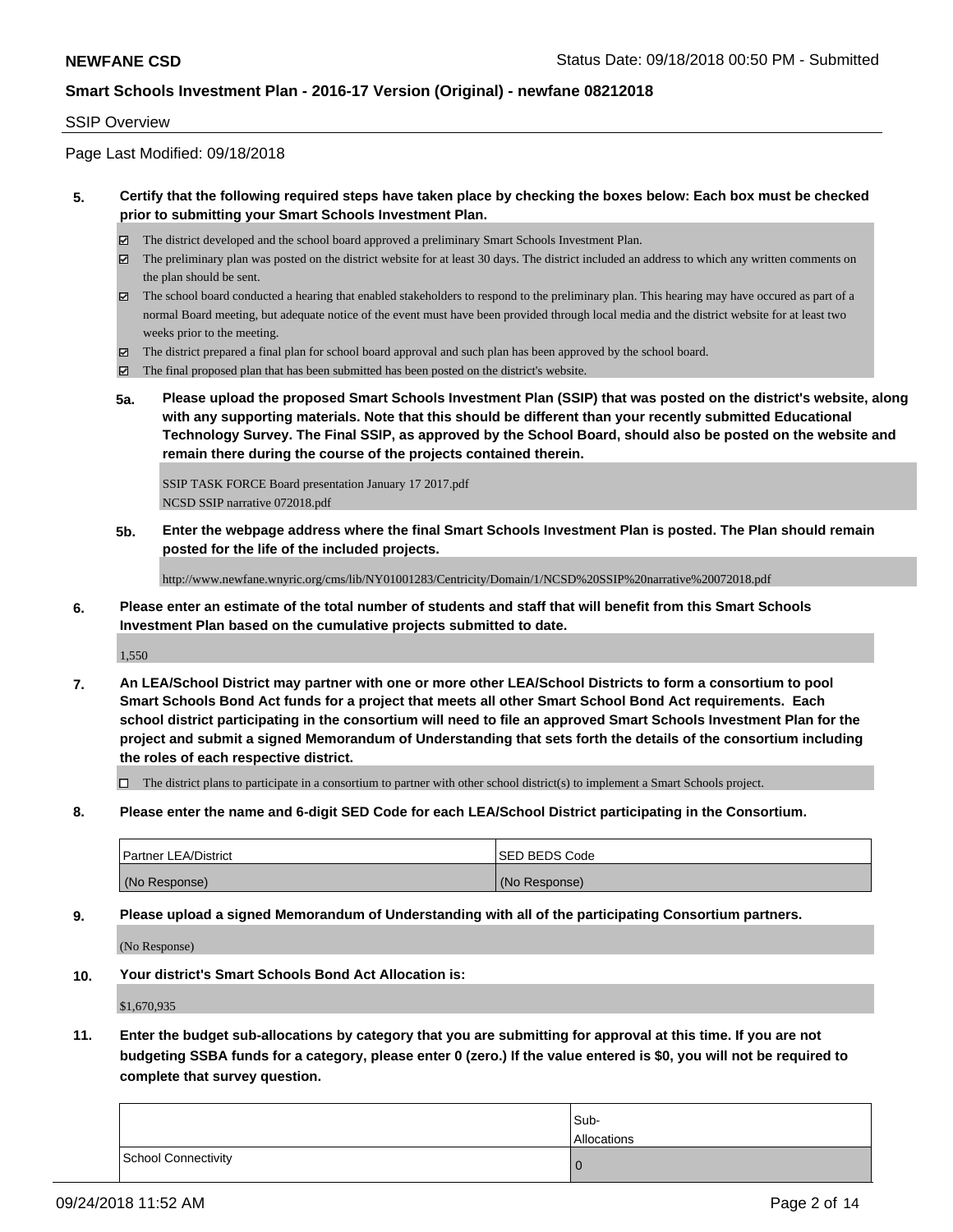# SSIP Overview

Page Last Modified: 09/18/2018

|                                       | Sub-<br>Allocations |
|---------------------------------------|---------------------|
| Connectivity Projects for Communities | $\Omega$            |
| <b>Classroom Technology</b>           | 905,000             |
| Pre-Kindergarten Classrooms           | $\Omega$            |
| Replace Transportable Classrooms      | 0                   |
| High-Tech Security Features           | $\Omega$            |
| Totals:                               | 905,000             |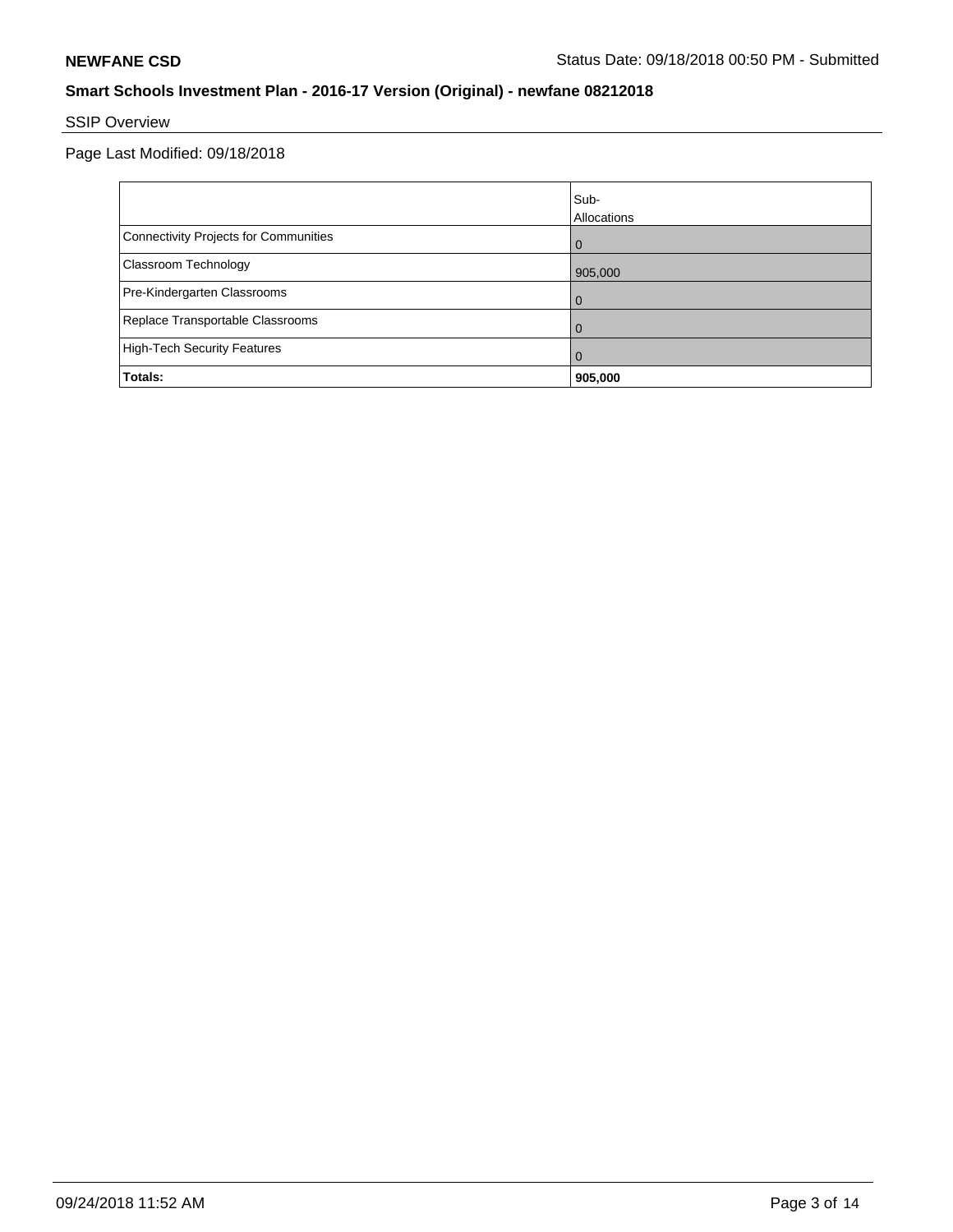#### School Connectivity

Page Last Modified: 09/14/2018

- **1. In order for students and faculty to receive the maximum benefit from the technology made available under the Smart Schools Bond Act, their school buildings must possess sufficient connectivity infrastructure to ensure that devices can be used during the school day. Smart Schools Investment Plans must demonstrate that:**
	- **• sufficient infrastructure that meets the Federal Communications Commission's 100 Mbps per 1,000 students standard currently exists in the buildings where new devices will be deployed, or**
	- **• is a planned use of a portion of Smart Schools Bond Act funds, or**
	- **• is under development through another funding source.**

**Smart Schools Bond Act funds used for technology infrastructure or classroom technology investments must increase the number of school buildings that meet or exceed the minimum speed standard of 100 Mbps per 1,000 students and staff within 12 months. This standard may be met on either a contracted 24/7 firm service or a "burstable" capability. If the standard is met under the burstable criteria, it must be:**

**1. Specifically codified in a service contract with a provider, and**

**2. Guaranteed to be available to all students and devices as needed, particularly during periods of high demand, such as computer-based testing (CBT) periods.**

**Please describe how your district already meets or is planning to meet this standard within 12 months of plan submission.**

(No Response)

- **1a. If a district believes that it will be impossible to meet this standard within 12 months, it may apply for a waiver of this requirement, as described on the Smart Schools website. The waiver must be filed and approved by SED prior to submitting this survey.**
	- By checking this box, you are certifying that the school district has an approved waiver of this requirement on file with the New York State Education Department.

#### **2. Connectivity Speed Calculator (Required)**

|                         | Number of<br>Students | Multiply by<br>100 Kbps | Divide by 1000 Current Speed<br>to Convert to<br>Required<br>Speed in Mb | lin Mb           | Expected<br>Speed to be<br>Attained Within   Required<br>12 Months | <b>Expected Date</b><br>When<br>Speed Will be<br>l Met |
|-------------------------|-----------------------|-------------------------|--------------------------------------------------------------------------|------------------|--------------------------------------------------------------------|--------------------------------------------------------|
| <b>Calculated Speed</b> | (No<br>Response)      | (No Response)           | (No<br>Response)                                                         | (No<br>Response) | l (No<br>Response)                                                 | (No<br>Response)                                       |

## **3. Describe how you intend to use Smart Schools Bond Act funds for high-speed broadband and/or wireless connectivity projects in school buildings.**

(No Response)

**4. Describe the linkage between the district's District Instructional Technology Plan and the proposed projects. (There should be a link between your response to this question and your response to Question 1 in Part E. Curriculum and Instruction "What are the district's plans to use digital connectivity and technology to improve teaching and learning?)**

(No Response)

**5. If the district wishes to have students and staff access the Internet from wireless devices within the school building, or in close proximity to it, it must first ensure that it has a robust Wi-Fi network in place that has sufficient bandwidth to meet user demand.**

**Please describe how you have quantified this demand and how you plan to meet this demand.**

(No Response)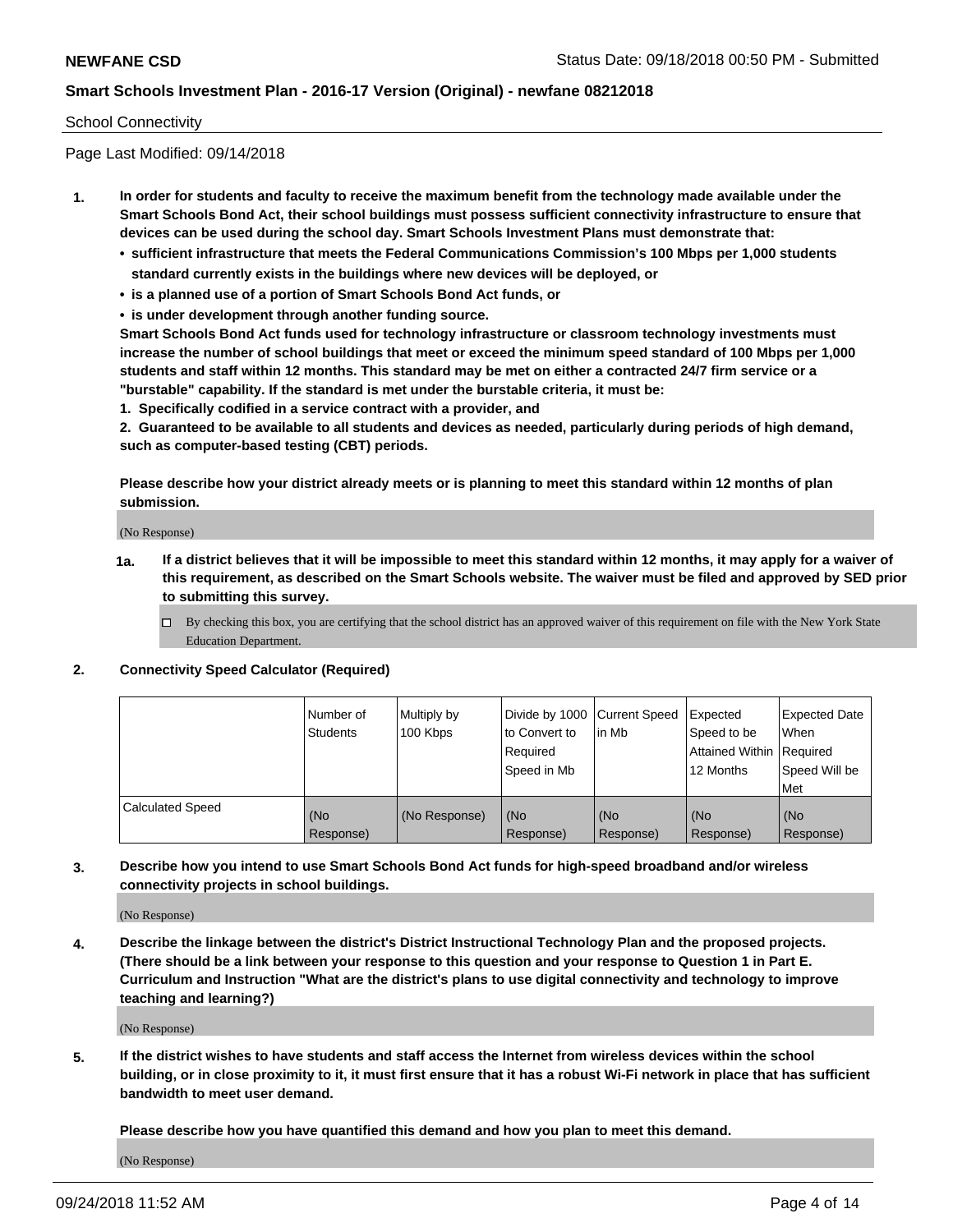#### School Connectivity

Page Last Modified: 09/14/2018

**6. As indicated on Page 5 of the guidance, the Office of Facilities Planning will have to conduct a preliminary review of all capital projects, including connectivity projects.**

**Please indicate on a separate row each project number given to you by the Office of Facilities Planning.**

| Project Number |  |
|----------------|--|
| (No Response)  |  |

**7. Certain high-tech security and connectivity infrastructure projects may be eligible for an expedited review process as determined by the Office of Facilities Planning.**

#### **Was your project deemed eligible for streamlined review?**

(No Response)

#### **8. Include the name and license number of the architect or engineer of record.**

| <b>Name</b>   | License Number |
|---------------|----------------|
| (No Response) | (No Response)  |

#### **9. If you are submitting an allocation for School Connectivity complete this table.**

**Note that the calculated Total at the bottom of the table must equal the Total allocation for this category that you entered in the SSIP Overview overall budget.** 

|                                            | Sub-<br>Allocation |
|--------------------------------------------|--------------------|
| Network/Access Costs                       | $\mathbf 0$        |
| <b>Outside Plant Costs</b>                 | $\mathbf 0$        |
| School Internal Connections and Components | $\overline{0}$     |
| <b>Professional Services</b>               | $\mathbf 0$        |
| Testing                                    | $\mathbf 0$        |
| Other Upfront Costs                        | $\mathbf 0$        |
| <b>Other Costs</b>                         | $\mathbf 0$        |
| Totals:                                    | 0                  |

**10. Please detail the type, quantity, per unit cost and total cost of the eligible items under each sub-category. This is especially important for any expenditures listed under the "Other" category. All expenditures must be eligible for tax-exempt financing to be reimbursed through the SSBA. Sufficient detail must be provided so that we can verify this is the case. If you have any questions, please contact us directly through smartschools@nysed.gov. NOTE: Wireless Access Points should be included in this category, not under Classroom Educational Technology, except those that will be loaned/purchased for nonpublic schools.**

**Add rows under each sub-category for additional items, as needed.**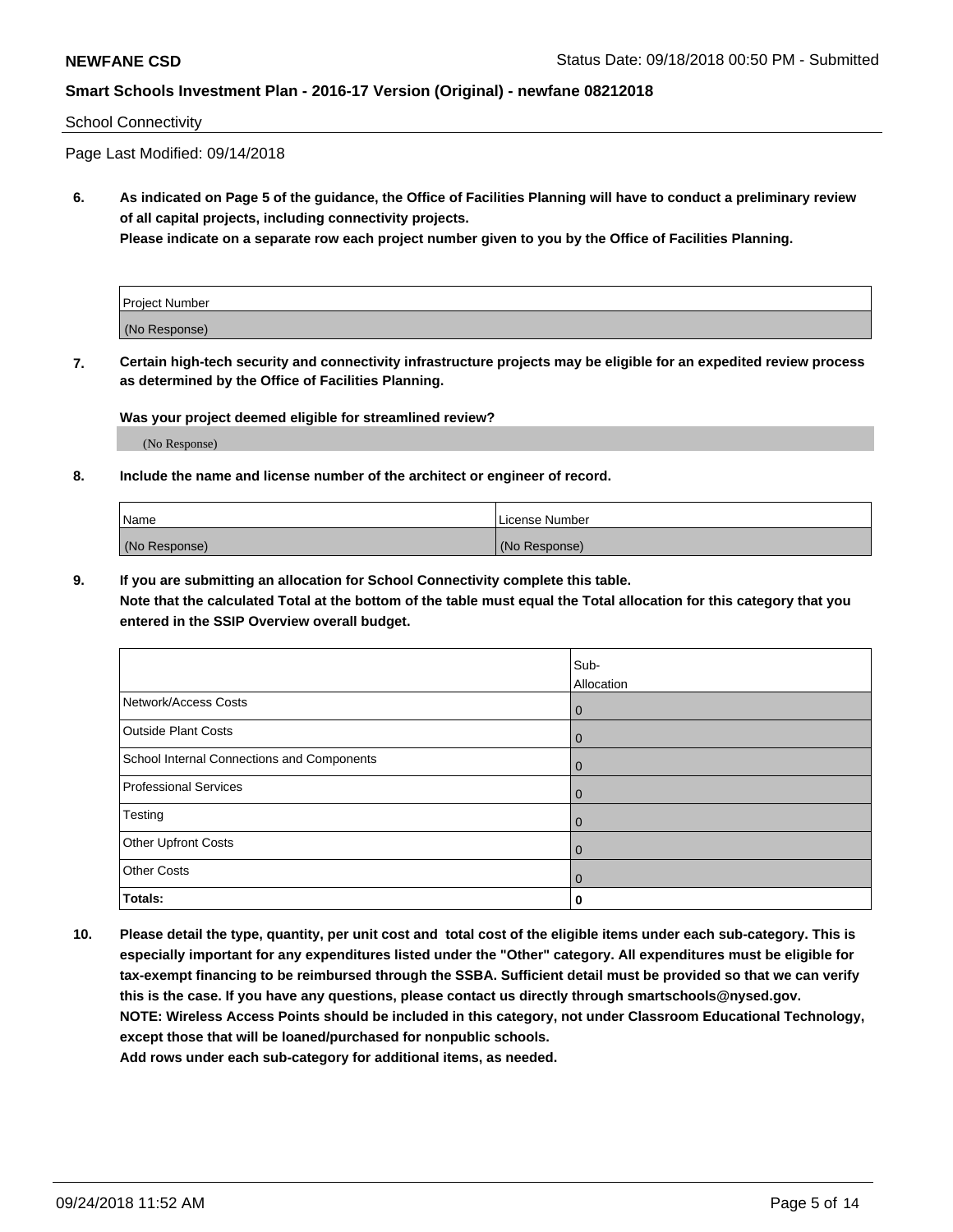School Connectivity

Page Last Modified: 09/14/2018

| Select the allowable expenditure | Item to be purchased | Quantity      | Cost per Item | <b>Total Cost</b> |
|----------------------------------|----------------------|---------------|---------------|-------------------|
| type.                            |                      |               |               |                   |
| Repeat to add another item under |                      |               |               |                   |
| each type.                       |                      |               |               |                   |
| (No Response)                    | (No Response)        | (No Response) | (No Response) | (No Response)     |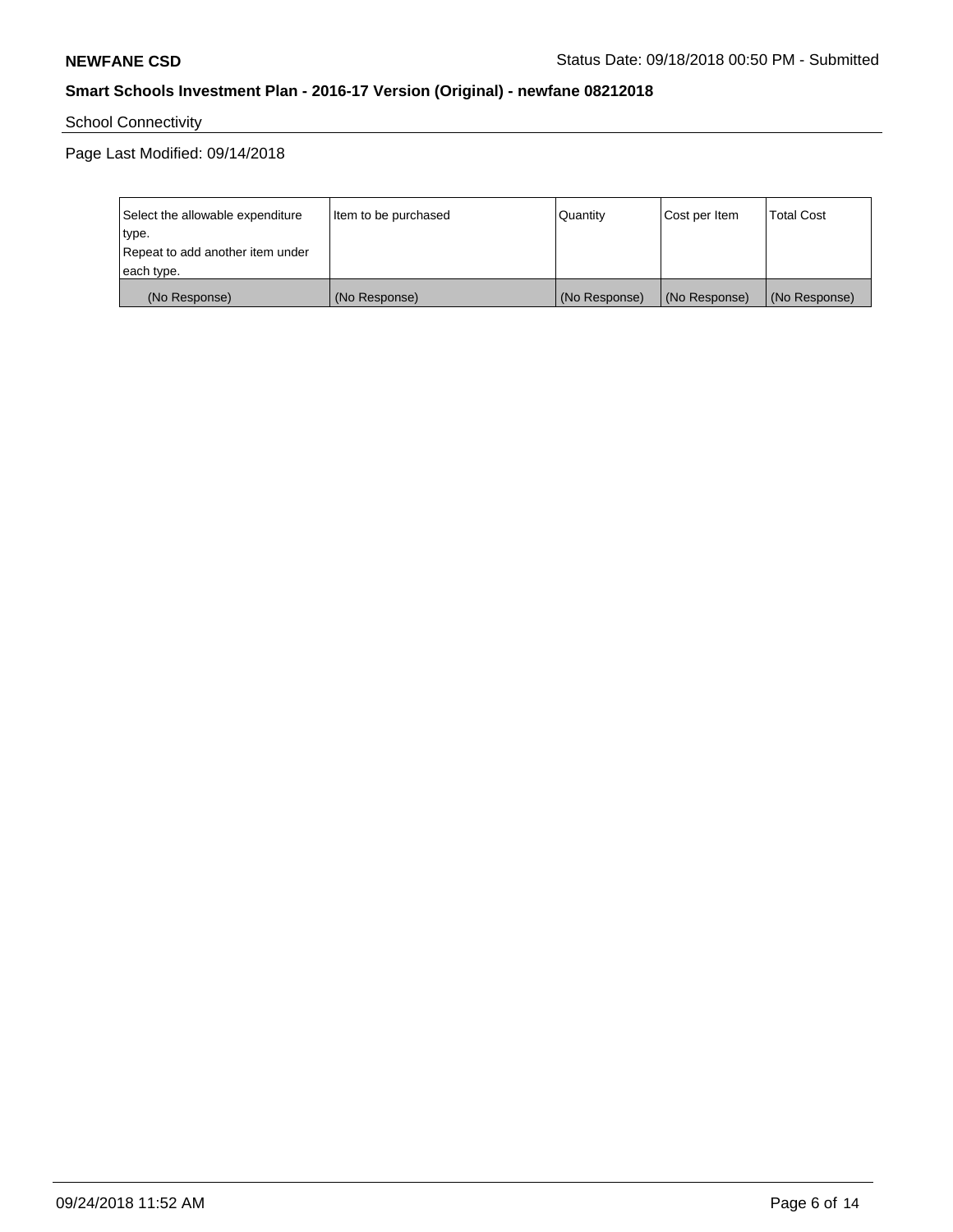## Classroom Learning Technology

Page Last Modified: 09/14/2018

**1. In order for students and faculty to receive the maximum benefit from the technology made available under the Smart Schools Bond Act, their school buildings must possess sufficient connectivity infrastructure to ensure that devices can be used during the school day. Smart Schools Investment Plans must demonstrate that sufficient infrastructure that meets the Federal Communications Commission's 100 Mbps per 1,000 students standard currently exists in the buildings where new devices will be deployed, or is a planned use of a portion of Smart Schools Bond Act funds, or is under development through another funding source.**

**Smart Schools Bond Act funds used for technology infrastructure or classroom technology investments must increase the number of school buildings that meet or exceed the minimum speed standard of 100 Mbps per 1,000 students and staff within 12 months. This standard may be met on either a contracted 24/7 firm service or a "burstable" capability. If the standard is met under the burstable criteria, it must be:**

**1. Specifically codified in a service contract with a provider, and**

**2. Guaranteed to be available to all students and devices as needed, particularly during periods of high demand, such as computer-based testing (CBT) periods.**

**Please describe how your district already meets or is planning to meet this standard within 12 months of plan submission.**

Newfane Central School District has a minimum of 1 GB network bandwidth coming to the district, between our school buildings and within our school buildings. The district currently contracts with Erie 1 BOCES - WNYRIC for 1GB bandwidth. We are utilizing networking switches that allow for 1GB to the desktop and 1GB between buildings. We utilize desktop computers that allow for 1GB to the desktop. The District upgraded its wireless system via an Erie One BOCES project in the summer of 2018. In conjunction with new switches funded by E-rate, the District hosts a robust wireless network with wireless coverage in all instructional spaces.

- **1a. If a district believes that it will be impossible to meet this standard within 12 months, it may apply for a waiver of this requirement, as described on the Smart Schools website. The waiver must be filed and approved by SED prior to submitting this survey.**
	- $\Box$  By checking this box, you are certifying that the school district has an approved waiver of this requirement on file with the New York State Education Department.

#### **2. Connectivity Speed Calculator (Required)**

|                         | I Number of<br><b>Students</b> | Multiply by<br>100 Kbps | to Convert to<br>Reauired<br>Speed in Mb | Divide by 1000 Current Speed Expected<br>l in Mb | Speed to be<br>Attained Within Required<br>12 Months | Expected Date<br>When<br>Speed Will be<br>Met |
|-------------------------|--------------------------------|-------------------------|------------------------------------------|--------------------------------------------------|------------------------------------------------------|-----------------------------------------------|
| <b>Calculated Speed</b> | 1.550                          | 155,000                 | 155                                      | 1000                                             | 1000                                                 | currently met                                 |

# **3. If the district wishes to have students and staff access the Internet from wireless devices within the school building, or in close proximity to it, it must first ensure that it has a robust Wi-Fi network in place that has sufficient bandwidth to meet user demand.**

#### **Please describe how you have quantified this demand and how you plan to meet this demand.**

In the summer of 2018, the District purchased and installed a sufficient number of access points to provide saturated coverage for teachers and students to utilize the wireless technology in all instructional spaces in the District. In anticipation of this project, the District contracted with Frontrunner Network Systems to determine the appropriate number and placement of access points to provide the desired density of signal coverage across the district. In addition, Frontrunner evaluated the current wired infrastructure and determined that existing wiring is appropriate to utilize in their wireless design. The District also plans to replace the current fiber optic connection linking our Central Services building, where the Internet connection enters the District, to the High School building, which houses the hub connecting the rest of the District. Upgrading this connection to a minimally 12 strand single-mode fiber will provide sufficient bandwidth to accommodate the increased access demand brought on by the installation of wifi access in all the buildings.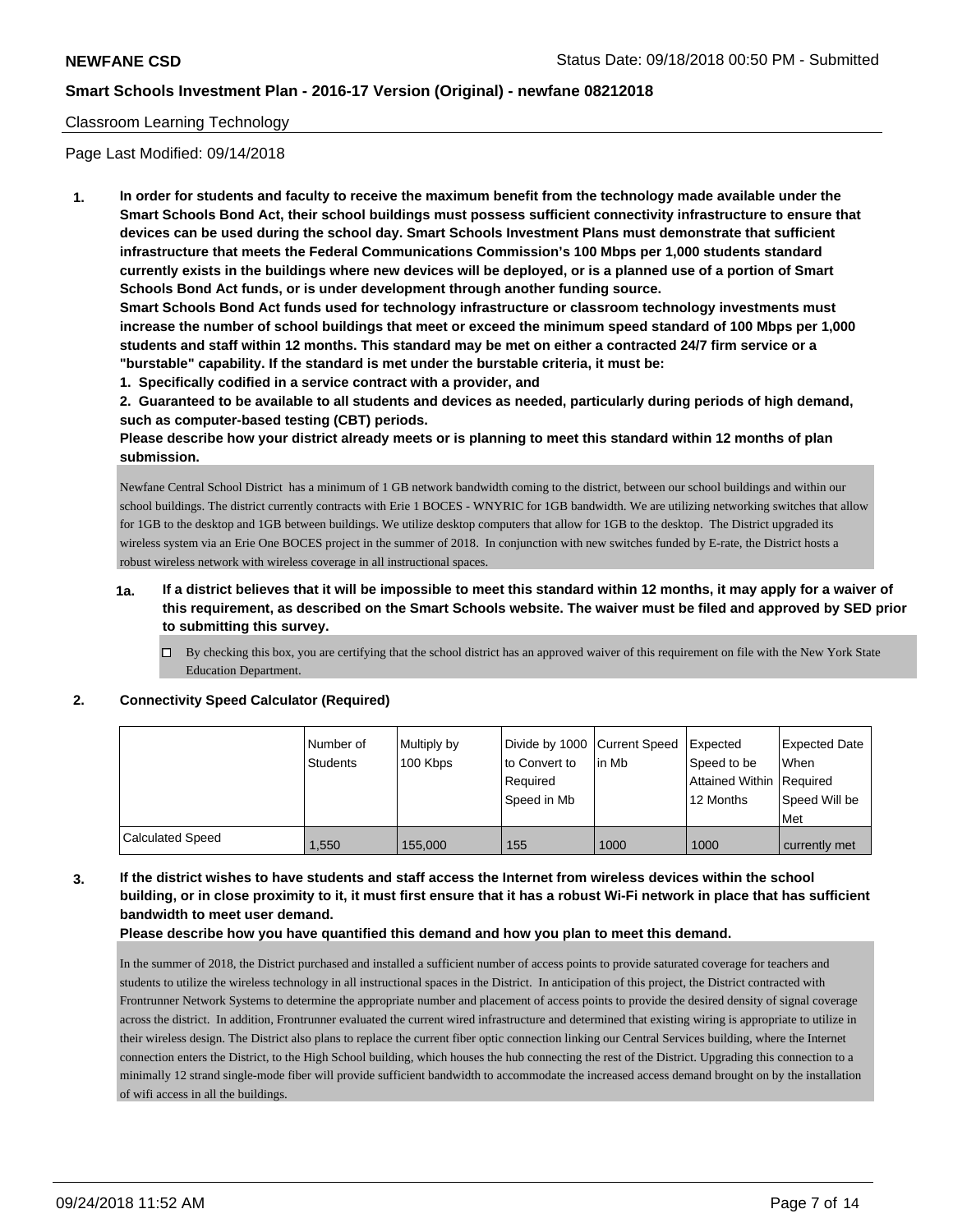world" initiative is possible due to the mobile devices and Internet connectivity.

#### Classroom Learning Technology

Page Last Modified: 09/14/2018

- **4. All New York State public school districts are required to complete and submit an Instructional Technology Plan survey to the New York State Education Department in compliance with Section 753 of the Education Law and per Part 100.12 of the Commissioner's Regulations. Districts that include educational technology purchases as part of their Smart Schools Investment Plan must have a submitted and approved Instructional Technology Plan survey on file with the New York State Education Department.**
	- By checking this box, you are certifying that the school district has an approved Instructional Technology Plan survey on file with the New York State Education Department.
- **5. Describe the devices you intend to purchase and their compatibility with existing or planned platforms or systems. Specifically address the adequacy of each facility's electrical, HVAC and other infrastructure necessary to install and support the operation of the planned technology.**

The District seeks approval to make a large acquisition of classroom technology which is at the heart of enhancing instruction and student achievement at all levels. Three main components are included in this category and they are: interactive flat panels (IFPs), mobile devices, and desktop machines. The interactive flat panels will be used to replace the existing older Smartboards and, due to their portability, it will be possible to deploy the IFPs in classrooms where in the past it was not practical. The mobility of the IFPs and the devices allow the District, in collaboration with the faculty, to redesign the physical environment of the classrooms across the district. The IFPs will be compatible with a variety of operating systems and devices (e.g., Apple ioS, Windows, Android, etc.) and will provide a means of integrating all the technology into one place for all users to utilize. The IFPs will allow teachers to implement a "flipped" classroom structure when appropriate and where they seek to spend more time supporting student learning and to offer instructional time outside of the traditional class time. The IFPs allow the district to continue to utilize a variety of software applications including Smart Notebook, Microsoft Office, digital citizenship software, and more. In addition, the District has purchased a Google domain and will begin to use Google apps for education and the IFPs will offer the platform for users to readily save and access work from the Google cloud storage. The devices will work seamlessly with our current electrical, HVAC and other infrastructure. Mobile devices are a key component of the District's technology spending plan. The District plans to purchase Chromebooks for all teachers from grades Pre-K to twelve. The District will purchase management licenses for all mobile devices and synchronize the existing Active Directory accounts to the Google for Education domain. The devices will be configured to work in conjunction with a future learning management system, thus enabling students 24/7 access to content and resources provided by their teachers. In addition to the mobile device purchase, the District intends to use local funds to purchase carts and extra power supplies where necessary. The District intends to migrate its e-mail system to Gmail. With mobile devices in all classrooms, students will be able to collaborate with other students within the classroom, school, district, state, nation or world. This "one to

There will be a need for some desktop technology in schools in the future. In Newfane, our robotics program and computer aided drafting classes use the latest industry grade software applications which are memory and graphics intensive. Programs such as Autocad, Solidworks, and Chief Architect combined require high end desktop computing power. In addition, we have a digital art class using Adobe Photoshop and a Microsoft Office class that will be outfitted with the newest desktop machines.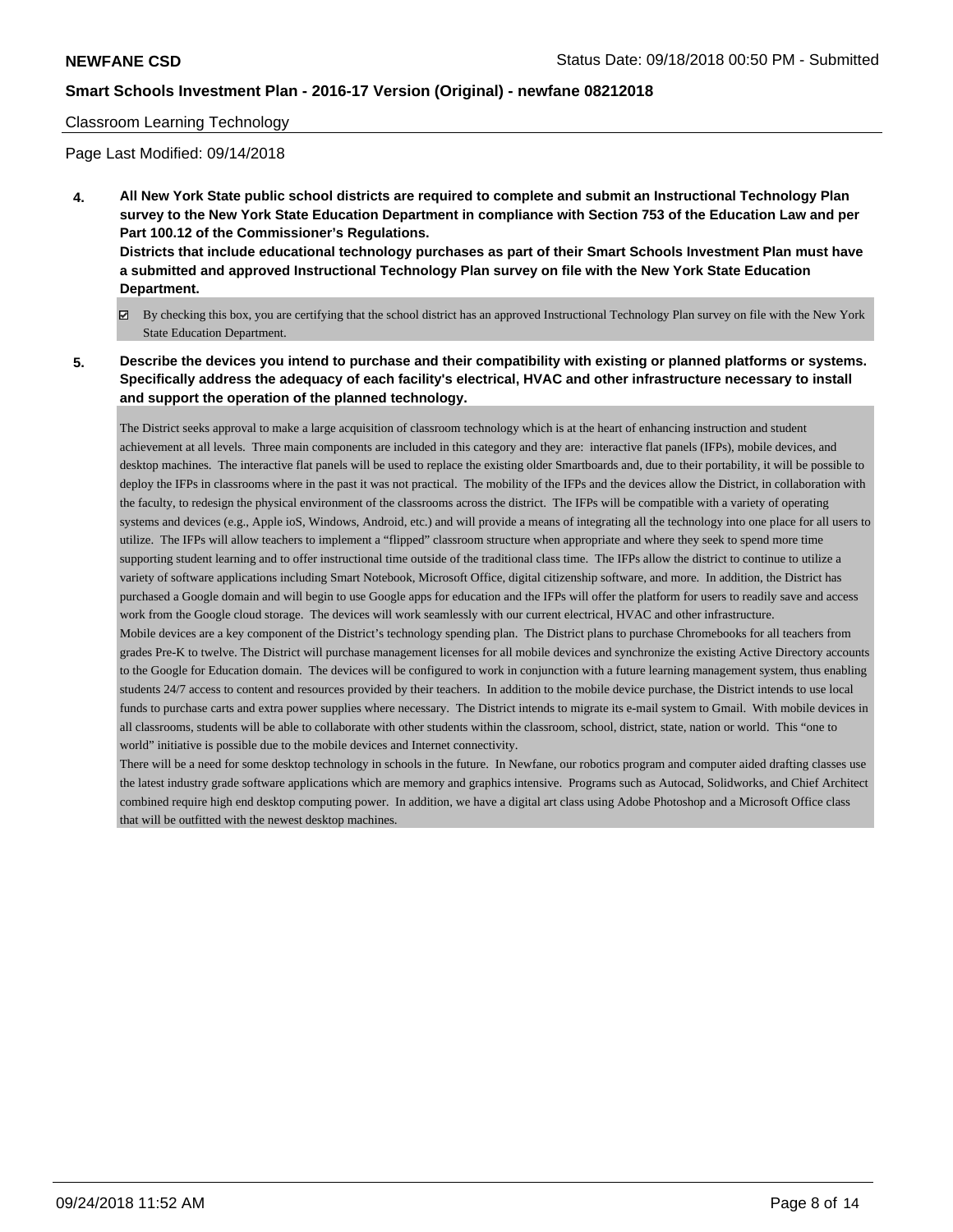### Classroom Learning Technology

Page Last Modified: 09/14/2018

- **6. Describe how the proposed technology purchases will:**
	- **> enhance differentiated instruction;**
	- **> expand student learning inside and outside the classroom;**
	- **> benefit students with disabilities and English language learners; and**
	- **> contribute to the reduction of other learning gaps that have been identified within the district.**

**The expectation is that districts will place a priority on addressing the needs of students who struggle to succeed in a rigorous curriculum. Responses in this section should specifically address this concern and align with the district's Instructional Technology Plan (in particular Question 2 of E. Curriculum and Instruction: "Does the district's instructional technology plan address the needs of students with disabilities to ensure equitable access to instruction, materials and assessments?" and Question 3 of the same section: "Does the district's instructional technology plan address the provision of assistive technology specifically for students with disabilities to ensure access to and participation in the general curriculum?"**

The acquisition of new technology will provide the District with the opportunity to get instructional technology tools into the hands of all learners on a regular basis. Implementing a student learning management system like Google Apps for Education will allow both students and teachers to have regular access to a wider variety of instructional tools and resources than ever before. This initiative will support all students, and teachers will have access to a much wider array of applications to support students with disabilities and English language learners (ELL) on an as-needed basis. Working in collaboration with the Director of Special Education, identified students will continue to benefit from the incorporation of technology designed to support their needs and learning. All teachers, including those who work with identified students will be provided training to optimize their understanding and capacity to utilize appropriate technologies in their instruction. The new IFPs have high quality display screens and provide portability and flexibility that will allow us to meet the diverse needs of all learners. In addition, the District plans to implement a student learning management system like Google Apps for Education that will allow for the use of a variety of instructional applications that both personalize instruction and provide assistive technology for special needs students.

The three major purchasing components of our investment plan– IFPs, mobile technology, and the replacement of existing desktop units- combined are designed to increase student engagement, collaboration, and provide more instructional options to every teacher. As teachers at all levels work to personalize instruction to meet the needs of each individual student, we seek to create classroom learning environments that are more consistent with the reality of the current college campus and the work place environments of the 21st century. Instructional innovations like the "flipped classroom" concept become possible as teachers will have the technological tools necessary to break from the traditional classroom paradigm. Opportunities to collaborate with others globally in real time become possible for teachers in all content areas and at all levels. All students, including students with disabilities and ELLs, will benefit from the portability of the technology including the IFPs that can be used in all areas of the future classroom.

# **7. Where appropriate, describe how the proposed technology purchases will enhance ongoing communication with parents and other stakeholders and help the district facilitate technology-based regional partnerships, including distance learning and other efforts.**

The District proposal to enhance the classroom connectivity and purchase classroom technologies through the Smart Schools Bond Act will greatly increase capacity for teaching, learning and communications at all levels. With the introduction of a learning management system, students and parents will have access to a moderated virtual platform that is synchronized with our existing student management system. In that regard, digital classrooms will contain class descriptions, assignments, grades, resources for assignments, presentations and more. This learning management system will be readily accessible on the IFPs and mobile devices in all classrooms. The learning management system will offer a place for parents to communicate with their child's teacher at any moment and for parents to continuously view events on a class calendar.

At present, the District has agreements in place with three institutions of higher learning including Niagara University, Niagara County Community College and Genesee Community College. As such, the District will seek to utilize the new technology to enhance communication and to expand those partnerships whenever possible. As many of our students seek to attend these colleges after graduation, greater communication and collaboration with these campuses, through the new technology, will allow us to better prepare our students for the college experience after graduating from Newfane.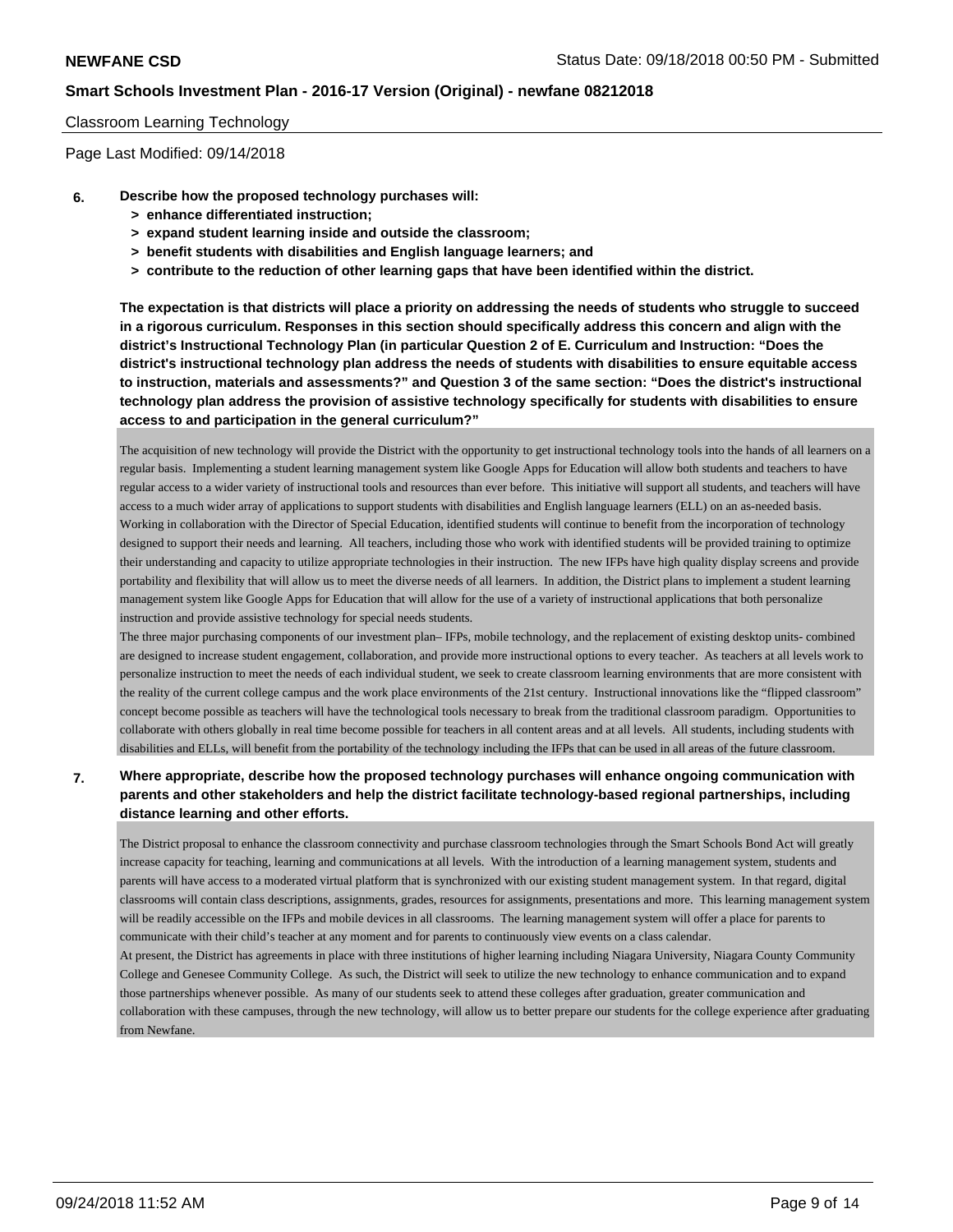#### Classroom Learning Technology

Page Last Modified: 09/14/2018

**8. Describe the district's plan to provide professional development to ensure that administrators, teachers and staff can employ the technology purchased to enhance instruction successfully.**

**Note: This response should be aligned and expanded upon in accordance with your district's response to Question 1 of F. Professional Development of your Instructional Technology Plan: "Please provide a summary of professional development offered to teachers and staff, for the time period covered by this plan, to support technology to enhance teaching and learning. Please include topics, audience and method of delivery within your summary."**

Professional development is a cornerstone of the District Instructional Technology Plan and the District Smart Schools Investment Plan. The commitment to provide professional development in both a variety of ways and over time is critically important to the overall success of the District's technology implementation. The District professional development will be a year round process and will utilize both in-house faculty and outside resources to optimize the availability and expertise for all faculty to build capacity using instructional technology. The District works with Erie One BOCES trainers and utilizes the CSLO (Common Set of Learning Objectives) COSER to provide coaching and training in various hardware and software applications by BOCES trained professionals. Building principals are identifying technology competent staff to offer school based trainings and workshops. Future workshops include but not limited to the following titles: Utilizing Smart Software (latest versions), Google applications including Docs, Sheets, Forms, Gmail, and How to Engage Students Using an Interactive Flat Panel, and more. The District Professional Development Catalog provides a series of relevant trainings at local and regional NYSED approved providers including Niagara Orleans BOCES and Niagara Orleans BOCES Teacher Center. In addition, the district has established a "summer institute" model of professional development and the District will host a local technology "institute" utilizing a mix of locally trained faculty and regional experts to offer professional development to all staff as a means of building high levels of capacity as it relates to instructional technology and student learning. The training will be offered on an ongoing basis as we will continue to utilize locally trained faculty *power users* who will offer trainings after school to all faculty across the district throughout the year on a variety of technology hardware, applications and skills. As part of the institute model, the District has created a new faculty conference room as a model training center with an IFP, document camera, and wireless capability. This training center will be a centerpiece of future professional development throughout the District.

- **9. Districts must contact the SUNY/CUNY teacher preparation program that supplies the largest number of the district's new teachers to request advice on innovative uses and best practices at the intersection of pedagogy and educational technology.**
	- By checking this box, you certify that you have contacted the SUNY/CUNY teacher preparation program that supplies the largest number of your new teachers to request advice on these issues.
	- **9a. Please enter the name of the SUNY or CUNY Institution that you contacted.**

University of Buffalo

**9b. Enter the primary Institution phone number.**

716-645-2461

**9c. Enter the name of the contact person with whom you consulted and/or will be collaborating with on innovative uses of technology and best practices.**

Dr. Elisabeth Etopio

**10. A district whose Smart Schools Investment Plan proposes the purchase of technology devices and other hardware must account for nonpublic schools in the district.**

**Are there nonpublic schools within your school district?**

□ Yes

 $\blacksquare$  No

**11. Nonpublic Classroom Technology Loan Calculator**

**The Smart Schools Bond Act provides that any Classroom Learning Technology purchases made using Smart Schools funds shall be lent, upon request, to nonpublic schools in the district. However, no school district shall be required to loan technology in amounts greater than the total obtained and spent on technology pursuant to the**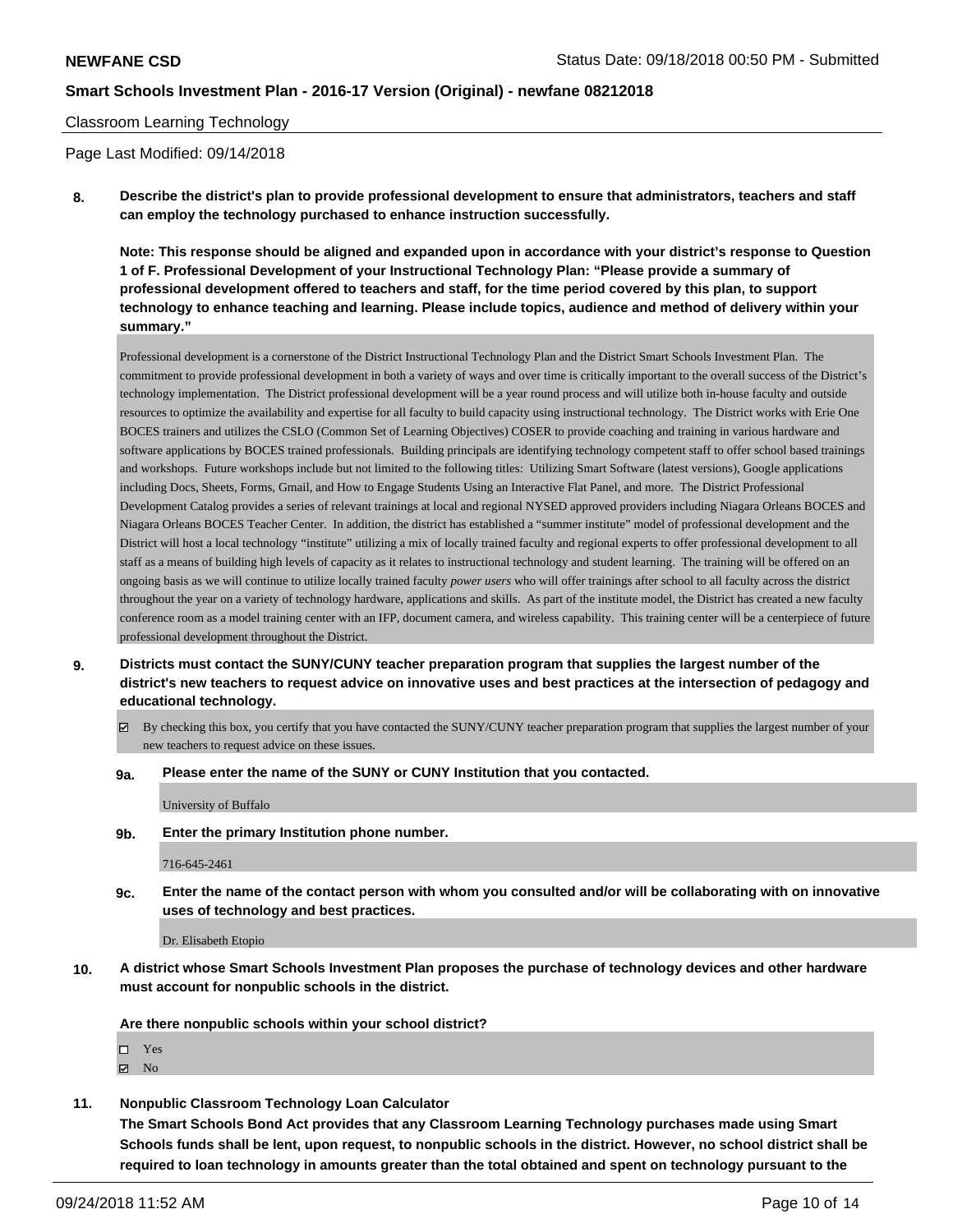## Classroom Learning Technology

## Page Last Modified: 09/14/2018

**Smart Schools Bond Act and the value of such loan may not exceed the total of \$250 multiplied by the nonpublic school enrollment in the base year at the time of enactment. See:**

**http://www.p12.nysed.gov/mgtserv/smart\_schools/docs/Smart\_Schools\_Bond\_Act\_Guidance\_04.27.15\_Final.pdf.**

|                                       | 1. Classroom<br>Technology<br>Sub-allocation | l 2. Public<br>l Enrollment<br>(2014-15) | l 3. Nonpublic<br>Enrollment<br>(2014-15) | l 4. Sum of<br>Public and<br>Nonpublic<br>Enrollment                                          | 15. Total Per<br>Pupil Sub-<br>l allocation | 6. Total<br>Nonpublic Loan<br>Amount |
|---------------------------------------|----------------------------------------------|------------------------------------------|-------------------------------------------|-----------------------------------------------------------------------------------------------|---------------------------------------------|--------------------------------------|
| Calculated Nonpublic Loan<br>l Amount |                                              |                                          |                                           | (No Response)   (No Response)   (No Response)   (No Response)   (No Response)   (No Response) |                                             |                                      |

**12. To ensure the sustainability of technology purchases made with Smart Schools funds, districts must demonstrate a long-term plan to maintain and replace technology purchases supported by Smart Schools Bond Act funds. This sustainability plan shall demonstrate a district's capacity to support recurring costs of use that are ineligible for Smart Schools Bond Act funding such as device maintenance, technical support, Internet and wireless fees, maintenance of hotspots, staff professional development, building maintenance and the replacement of incidental items. Further, such a sustainability plan shall include a long-term plan for the replacement of purchased devices and equipment at the end of their useful life with other funding sources.**

 $\boxtimes$  By checking this box, you certify that the district has a sustainability plan as described above.

**13. Districts must ensure that devices purchased with Smart Schools Bond funds will be distributed, prepared for use, maintained and supported appropriately. Districts must maintain detailed device inventories in accordance with generally accepted accounting principles.**

By checking this box, you certify that the district has a distribution and inventory management plan and system in place.

**14. If you are submitting an allocation for Classroom Learning Technology complete this table. Note that the calculated Total at the bottom of the table must equal the Total allocation for this category that you entered in the SSIP Overview overall budget.**

|                         | Sub-Allocation |
|-------------------------|----------------|
| Interactive Whiteboards | 360,000        |
| Computer Servers        | (No Response)  |
| Desktop Computers       | 200,000        |
| Laptop Computers        | 316,250        |
| <b>Tablet Computers</b> | $\overline{0}$ |
| <b>Other Costs</b>      | 28,750         |
| Totals:                 | 905,000        |

**15. Please detail the type, quantity, per unit cost and total cost of the eligible items under each sub-category. This is especially important for any expenditures listed under the "Other" category. All expenditures must be capital-bond eligible to be reimbursed through the SSBA. If you have any questions, please contact us directly through smartschools@nysed.gov.**

**Please specify in the "Item to be Purchased" field which specific expenditures and items are planned to meet the district's nonpublic loan requirement, if applicable.**

**NOTE: Wireless Access Points that will be loaned/purchased for nonpublic schools should ONLY be included in this category, not under School Connectivity, where public school districts would list them. Add rows under each sub-category for additional items, as needed.**

09/24/2018 11:52 AM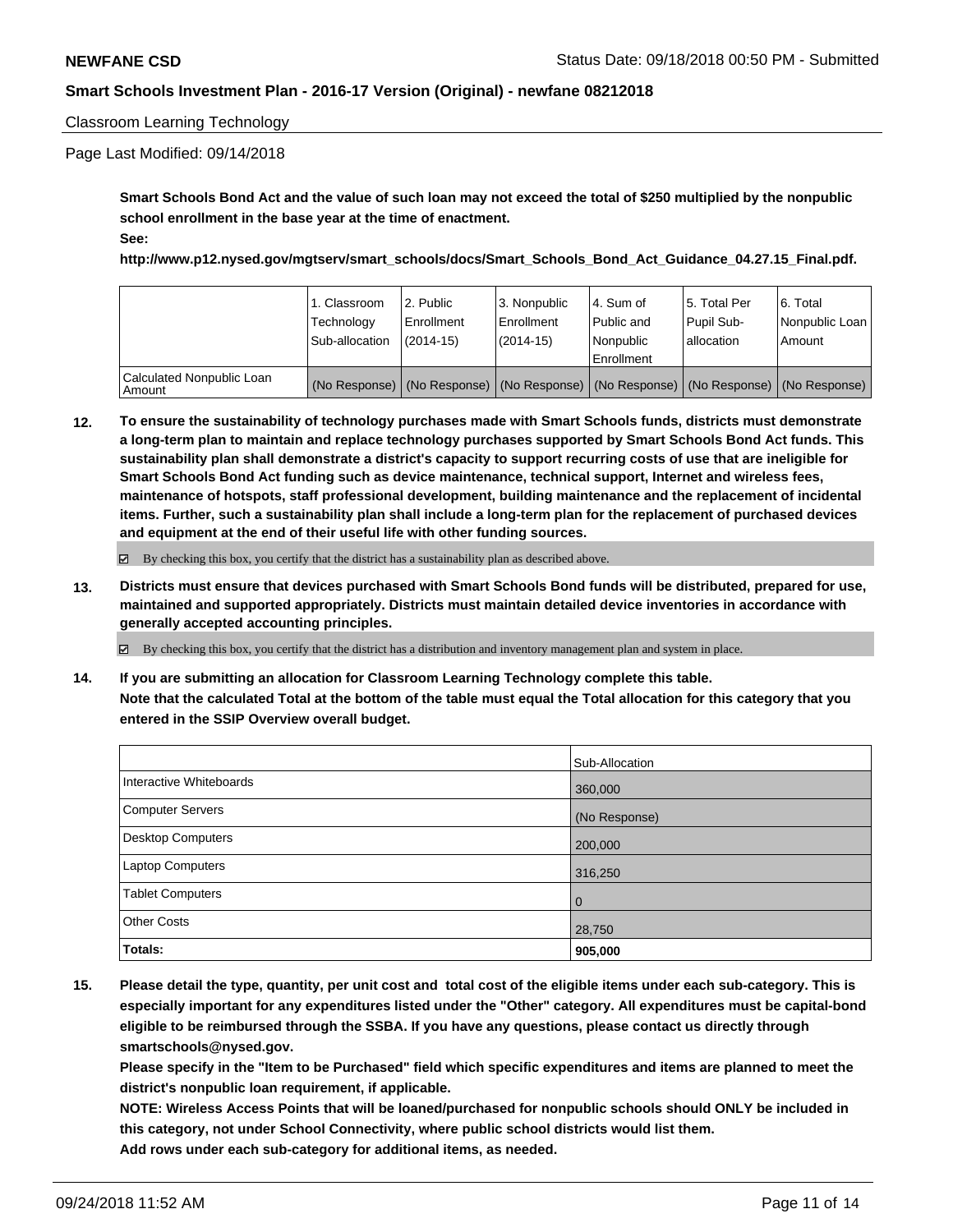# Classroom Learning Technology

Page Last Modified: 09/14/2018

| Select the allowable expenditure | Iltem to be Purchased                 | Quantity | Cost per Item | <b>Total Cost</b> |
|----------------------------------|---------------------------------------|----------|---------------|-------------------|
| type.                            |                                       |          |               |                   |
| Repeat to add another item under |                                       |          |               |                   |
| each type.                       |                                       |          |               |                   |
| Interactive Whiteboards          | Interactive Flat Panels 65            | 60       | 6,000         | 360,000           |
| <b>Desktop Computers</b>         | <b>Desktop Computers</b>              | 200      | 1,000         | 200,000           |
| <b>Laptop Computers</b>          | Chromebooks                           | 1.150    | 275           | 316,250           |
| <b>Other Costs</b>               | <b>Chromebook Management Licenses</b> | 1.150    | 25            | 28,750            |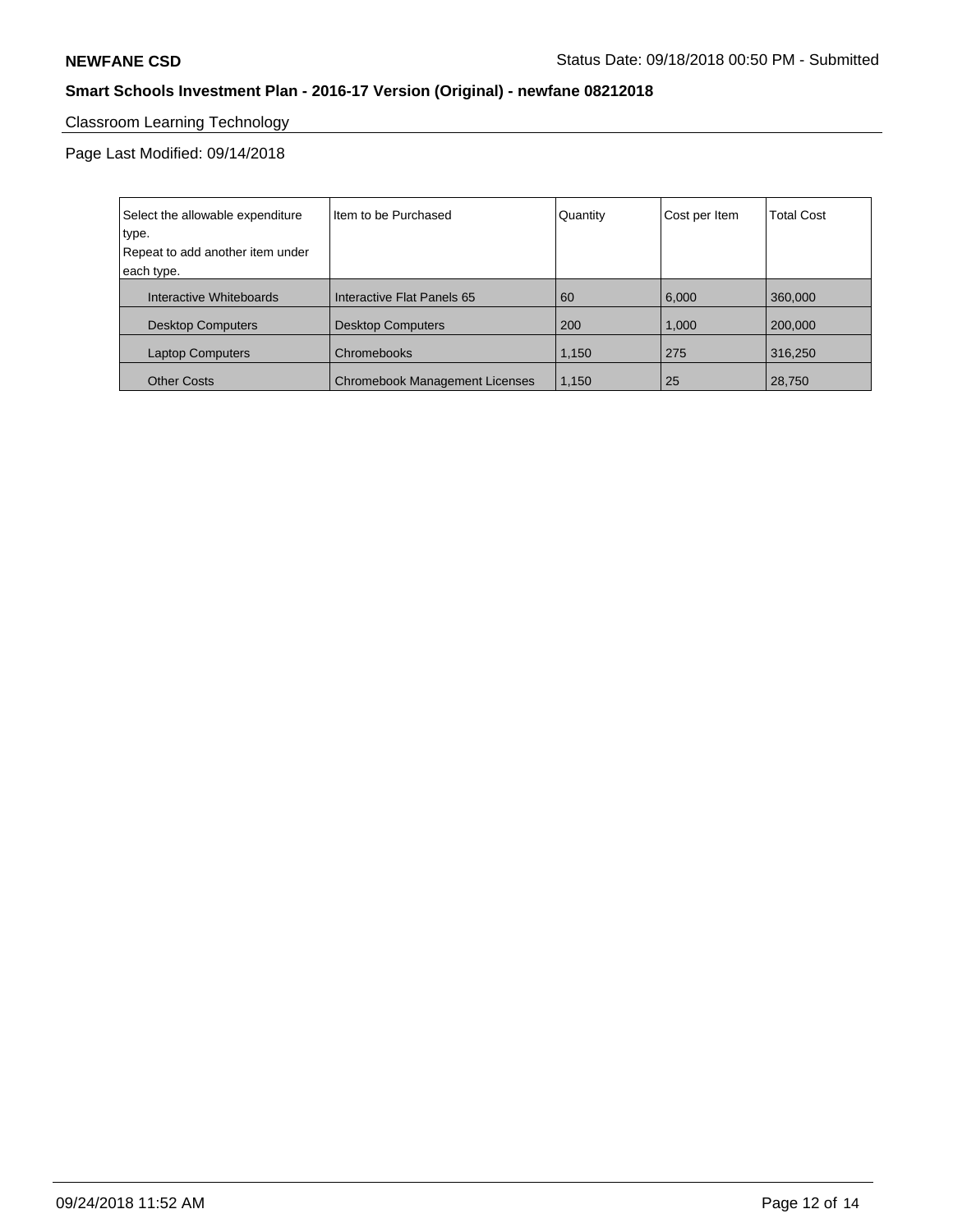## High-Tech Security Features

Page Last Modified: 09/14/2018

**1. Describe how you intend to use Smart Schools Bond Act funds to install high-tech security features in school buildings and on school campuses.**

(No Response)

**2. All plans and specifications for the erection, repair, enlargement or remodeling of school buildings in any public school district in the State must be reviewed and approved by the Commissioner. Districts that plan capital projects using their Smart Schools Bond Act funds will undergo a Preliminary Review Process by the Office of Facilities Planning.** 

**Please indicate on a separate row each project number given to you by the Office of Facilities Planning.**

| <b>Project Number</b> |  |
|-----------------------|--|
|                       |  |
| (No Response)         |  |

- **3. Was your project deemed eligible for streamlined Review?**
	- Yes
	- $\square$  No
	- **3a. Districts with streamlined projects must certify that they have reviewed all installations with their licensed architect or engineer of record, and provide that person's name and license number. The licensed professional must review the products and proposed method of installation prior to implementation and review the work during and after completion in order to affirm that the work was code-compliant, if requested.**
		- By checking this box, you certify that the district has reviewed all installations with a licensed architect or engineer of record.
- **4. Include the name and license number of the architect or engineer of record.**

| Name          | License Number |
|---------------|----------------|
| (No Response) | (No Response)  |

**5. If you have made an allocation for High-Tech Security Features, complete this table.**

**Note that the calculated Total at the bottom of the table must equal the Total allocation for this category that you entered in the SSIP Overview overall budget.**

|                                                      | Sub-Allocation |
|------------------------------------------------------|----------------|
| Capital-Intensive Security Project (Standard Review) | (No Response)  |
| <b>Electronic Security System</b>                    |                |
| <b>Entry Control System</b>                          | (No Response)  |
| Approved Door Hardening Project                      | (No Response)  |
| <b>Other Costs</b>                                   | (No Response)  |
| Totals:                                              | 0              |

**6. Please detail the type, quantity, per unit cost and total cost of the eligible items under each sub-category. This is especially important for any expenditures listed under the "Other" category. All expenditures must be capital-bond eligible to be reimbursed through the SSBA. If you have any questions, please contact us directly through smartschools@nysed.gov.**

**Add rows under each sub-category for additional items, as needed.**